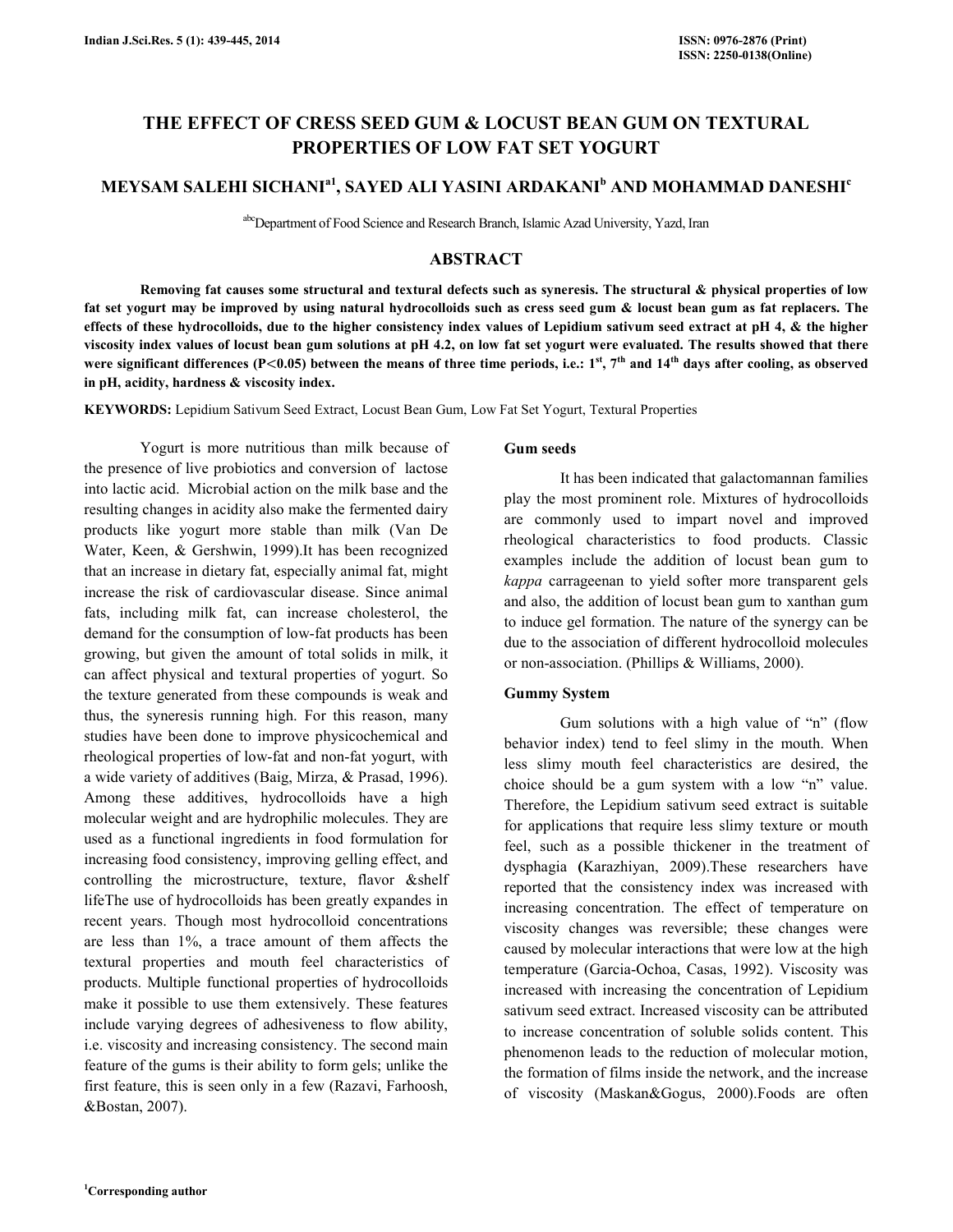subjected to thermal treatments that are effective on the functional characteristics of hydrocolloid solutions. When the hydrocolloid solutions are heated, there is a reversible increase in Lepidium sativum seed extract viscosity (Najitabasi, Razavi, & Karazhiyan, 2012).

#### Synergistic Effect

 Galactomannans (such as locust bean gum) are compatible with most special hydrocolloids. There is a beneficial synergistic increase in viscosity and / or gel strength by mixing the galactomannan gums with particular linear polysaccharides, such as xanthan, yellow mustard mucilage, k - Carrageenan and agarose (CUI, 2005). Due to the structural and rheological similarity of Lepidium sativum seed extract and xanthan (Karazhiyan, 2009), In this paper, we are going to investigate the synergistic effect of Lepidium sativum seed extract & locust bean gum on low fat set yogurt.

## MATERIALS AND METHODS

### Preparation of Lepidium sativum seed extract

### Cress seed gum isolation

 0.1M-NaOH was used to give pH10 to the distilled water. Water bath (Fater Rizpardaz Iran) was used to raise the internal temperature to 35℃.The ratio of cress seeds to the distilled water was 30:1.The mixture needed to be stirred for 15 minutes; then a juice extractor was used to isolate its extract. A vacuum filter was used too. The temperature of oven set at 60℃ to dry the mass for about 12-24h. The dry masses were collected, and then powdered by pestle (Karazhyian & Razavi, 2013).

#### Preparation of starter

 The temperature of skim milk was raised to 90℃and kept for half an hour; after that, the starter was added. The mix was cooled to 47℃, and larger amounts (20000mg/l) of it were added to milk.

#### Preparation of yogurt containing hydrocolloid

To produce the yogurt containing hydrocolloid, the desired amounts of Lepidium sativum seed extract & locust bean gum were added to low fat milk according to what comes below:

• S2L0

The concentration of cress seed gum in low fat milk was 200mg/l

• S1L1

Containing 100mg cress seed gum and 100mg locust bean gum per liter of milk

 $\bullet$  S012

The concentration of locust bean gum in low fat milk was 200mg/l

• S0l0

It had no hydrocolloid, and was specified as a blank (control yogurt).

 Finally, skim milk was used to standardize the total solid content to 12%; then all the samples were mixed, as long as its content was entirely consistent. Milk was heated at 85℃ for 5min to pasteurize (Ünal, Metin, & Develi, 2003), and then rapidly cooled; while the temperature was 45 ° C, starter culture was inoculated. Specimens reaching up to 80 °D were incubated at 42°C and then rapidly cooled to  $5^{\circ}$ C and kept at the same temperature.

### pH analysis

 pH value of samples was measured using pHmeter (Knick, 766 calorimetric) at 20℃

## Acidity analysis

 Acidity was measured based on Dornic degree according to AOAC. (2002), Official methods of analysis of the AOAC, 15th ed. (Ed. S. Williams).

## Water Holding Capacity analysis

 As described by Parnell-Clunies et al. (1986) Yogurt samples (2g) in sigma Aldrich microcentrifuge tubes were centrifuged at13500g for 30min at 10℃(Sigma Zentrifugen GmbH) . Water Holding Capacity was expressed as the percentage of pellet weight relative to the original weight of the sample. Determination was carried out in triplicate.

#### Texture analysis

 TPA test acts according to BROOKFIELD CT3 TEXTURE ANALYZER device Brochures,which is related to low-fat yogurt, according to the following:

PROBE REF: TA4 38.1mm, Perspex Cylinder, Samples were removed under refrigerated conditions of 5°C and centrally positioned beneath the probe within the container in which they were packed. Tests were conducted at ambient 18.2°C. Parameters for studying are listed below. Determinations were done in duplicate.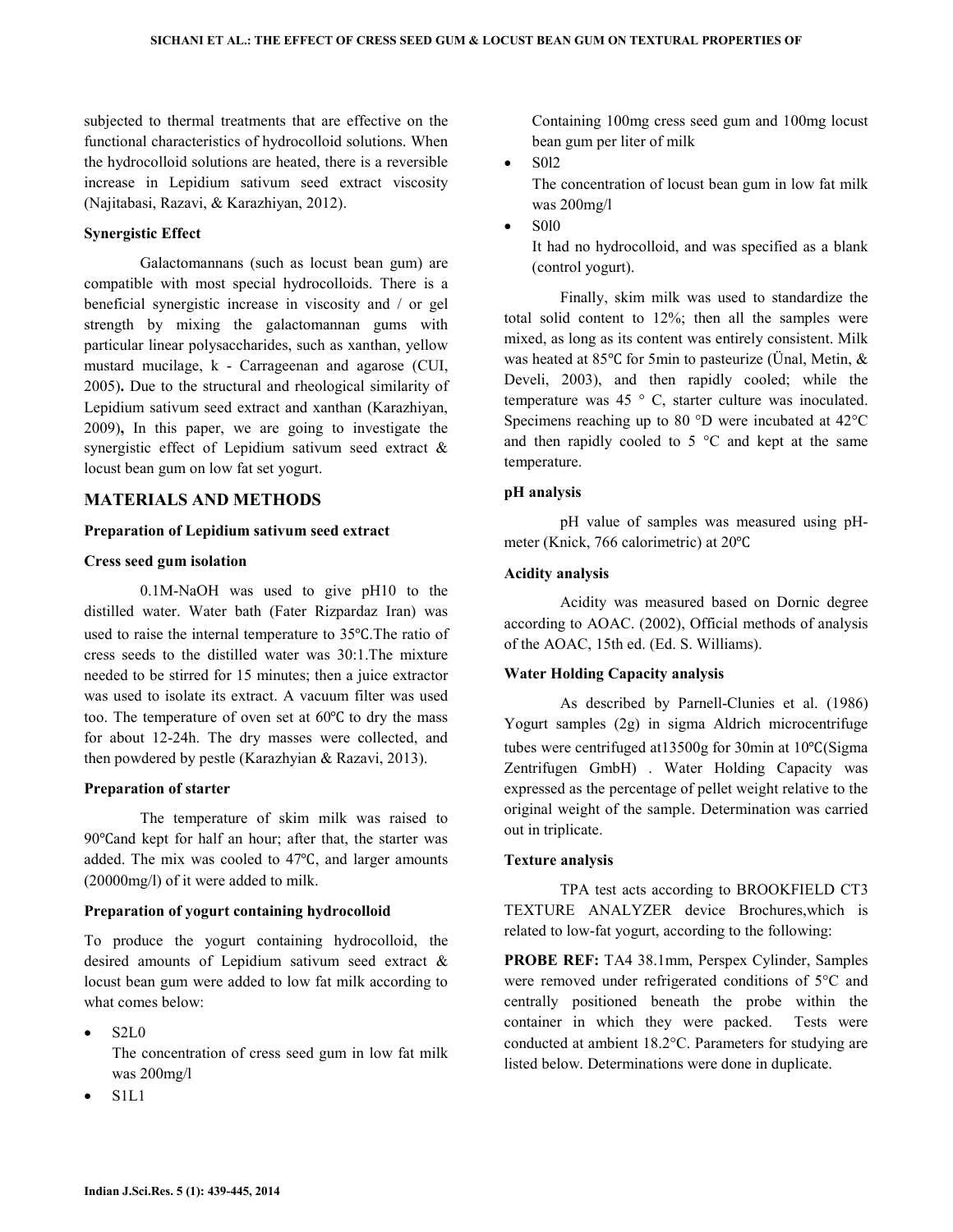HARDNESS: Force necessary to attain a given deformation (expressed as g)

Work (Total Positive Area): Internal strength of bonds within a product (expressed as milli-joule)

ADHESIVENESS (Total Negative Area): Work necessary to overcome attractive forces between the surface of the food and the materials with which it comes into contact (expressed as milli-joule).

#### Statistical analysis

 Statistical analysis was performed through subjection of data to analysis of variance (ANOVA) using SPSS statistical software (ver- sion 19.0; SPSS, Inc., Chicago, IL). Means were subjected to Dun- can's test and P value < 0.05 was considered statistically significant.

#### RESULTS & DISCUSSION

#### pH

 The effect of different hydrocolloids and storage periods on the pH value of set yogurt is shown in table1.The pH of the milk is one of the major factors determining the development of its network, resulting in viscoelastic properties of yogurt (Lee &Lucey, 2004). Types of microbes, the rate of incubation, and the incubation temperature largely affect the rate of acidification and the eventual gel strength of the yogurt. One-week storage at 4°C resulted in a slight increase in the compression force of yogurts, because of the continued reduction in pH (Oliveira, Sodini, Remeuf, &Corrieu, 2001). In young gels (shortly after formation),the elastic or storage modulus (G') is low and the pH is still at high levels, where the electrostatic attraction between casein particles is not yet as high as it would be in aged gels (Sendra et al.,2010).pH treatments after one day cooling showed a significant difference (P<0.05). This means that such kinds of yogurt were treated by locust bean gum (S0L2) with the lowest pH, but blank (S0L0) was devoted to the highest. On the 7th day the lowest pH was related to S1L1 (yogurt stabilized by locust bean gum & cress seed gum) &S0L2 (yogurt stabilized by locust bean gum), while on the  $14<sup>th</sup>$  day, there was no significance difference between the treatments.

Table 1: pH changes during cooling  $(1<sup>st</sup> \, \text{day}, 7<sup>th</sup> \, \text{day} \, \text{and} \, 14<sup>th</sup> \, \text{day})$ 

| Treatment                     |                                      | Mean                                     |                                         |                              |
|-------------------------------|--------------------------------------|------------------------------------------|-----------------------------------------|------------------------------|
|                               | pH1                                  | pH7                                      | pH14                                    |                              |
| SOL <sub>0</sub>              | $4.44\pm0.11^{A^{**}}$ <sub>a*</sub> | 4.29 $\pm$ 0.12 $^{\rm B}$ <sub>ab</sub> | $4.27 \pm 0.12^{\rm B}$ <sub>a</sub>    | $4.33 \pm 0.14$ <sub>a</sub> |
| S <sub>2</sub> L <sub>0</sub> | 4.38 $\pm$ 0.07 $^{A}$ <sub>ab</sub> | $4.33 \pm 0.16^{A}$ <sub>a</sub>         | $4.25 \pm 0.09^{\rm B}$ <sub>a</sub>    | $4.32 \pm 0.08$ <sub>a</sub> |
| S <sub>1</sub> L <sub>1</sub> | $4.36 \pm 0.13^{A}_{ab}$             | $4.23 \pm 0.07^{\rm B}$ <sub>bc</sub>    | $4.22 \pm 0.10^B$ <sub>a</sub>          | $4.27 \pm 0.12_{ab}$         |
| SOL <sub>2</sub>              | $4.30\pm0.10^{A}$ <sub>h</sub>       | $4.21 \pm 0.07^{\rm B}$ <sub>c</sub>     | 4.19 $\pm$ 0.03 $^{\rm B}$ <sub>a</sub> | $4.23 \pm 0.09_h$            |

S0L0: control yogurt

S2L0: yogurt stabilized by cress seed gum

S1L1: yogurt stabilized by cress seed gum & locust bean gum

S0L2: yogurt stabilized by locust bean gum

 $*$  a-c means within the same column with different subscriptions are significantly different (P<0.05)

\*\*A-B means within the same row with different subscriptions are significantly different (P<0.05)

results: mean  $\pm$  sd

## Acidity

 The effect of different hydrocolloids and storage periods on the acidity value of set yogurt is shown in table2. In industrial dairy processing, the acidification method is widely used. During the production of yogurt, or similar products, the pH of milk is decreased from about 6.7 to 4-4.5. Hereby, the carboxylic groups along the polyelectrolyte chain are neutralized (Chen, Dickinson, & Edwards, 1999). Generally, within each stabilizer treatment, Titrable Acidity is increased significantly with the increase in storage period. Titrable Acidity was significantly higher  $(P<0.05)$  for samples stored for 14 days than that at the beginning of storage period. When storage period was disregarded, the control yogurt (no stabilizer added) had a significantly lower Titrable Acidity value.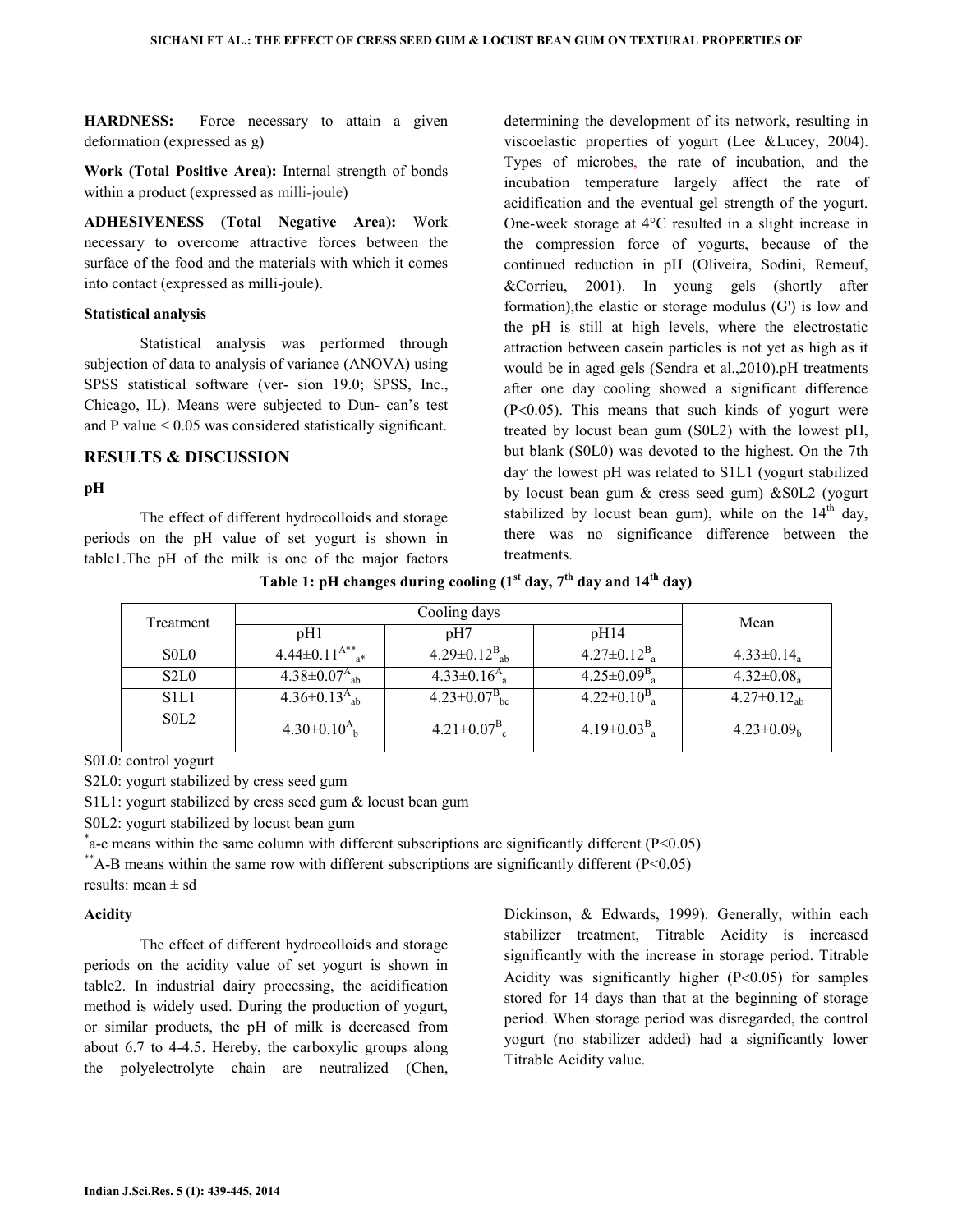| Treatment                     |                          | Mean             |                          |                    |
|-------------------------------|--------------------------|------------------|--------------------------|--------------------|
|                               | acidity1                 | acidity7         | acidity14                |                    |
| S <sub>0</sub> L <sub>0</sub> | $76.95^{A**}$<br>$a^*$   | $84.12^{AB}$     | $85.94^{B}$              | $82.34_a$          |
| S <sub>2</sub> L <sub>0</sub> | $82.95^{A}$ <sub>b</sub> | $88.56^{B}_{ab}$ | $90.87^{B}_{ab}$         | 87.62 <sub>b</sub> |
| S <sub>1</sub> L <sub>1</sub> | $89.72^{A}$ <sub>c</sub> | $96.68^{A}_{bc}$ | $97.54^{A}$ <sub>b</sub> | 94.65 <sub>c</sub> |
| S <sub>0</sub> L <sub>2</sub> | $89.09A_{c}$             | $97.57^{B}_{c}$  | $100.30_{b}^{B}$         | $95.66_c$          |

Table 2: Acidity changes during cooling  $(1<sup>st</sup> \, \text{day}, 7<sup>th</sup> \, \text{day} \, \text{and} \, 14<sup>th</sup> \, \text{day})$ 

S0L0: control yogurt

S2L0: yogurt stabilized by cress seed gum

S1L1: yogurt stabilized by cress seed gum & locust bean gum

S0L2: yogurt stabilized by locust bean gum

 $*$  a-c means within the same column with different subscriptions are significantly different (P<0.05)

\*\*A-B means within the same row with different subscriptions are significantly different  $(P<0.05)$ 

#### Water Holding Capacity

 The effect of different hydrocolloids and storage periods on the Water Holding Capacity value of set yogurt is shown in table3. Water Holding Capacity measures the amount of water absorbed in the protein structure in yogurt. Increased micelle size and increased whey-casein and casein-casein interactions lead to a more

porous gel, which could retain more water (Parnell-Clunies, Kakuda, Mullen, Arnot, DeMan, 1986). Lactic acid bacteria fermentation resulted in increased acidity and casein aggregation. Larger particles precipitated, causing lower water-holding capacity as well as more marked whey separation (Zhang & Yan, 2012).According to Table 3, no significant differences  $(P < 0.05)$  were observed, except for the first day after cooling.

|  | Table 3: Water holding capacity changes during cooling (1 <sup>st</sup> day, 7 <sup>th</sup> day and 14 <sup>th</sup> days) |  |  |  |  |  |  |  |  |  |
|--|-----------------------------------------------------------------------------------------------------------------------------|--|--|--|--|--|--|--|--|--|
|--|-----------------------------------------------------------------------------------------------------------------------------|--|--|--|--|--|--|--|--|--|

| Treatment   |                                         | Mean                                  |                          |                               |
|-------------|-----------------------------------------|---------------------------------------|--------------------------|-------------------------------|
|             | whc1                                    | whc7                                  | whc14                    |                               |
| SOLO        | $26.13 \pm 1.19^{A^{**}}$ <sub>a*</sub> | $18.87 \pm 1.88^{\rm B}$ <sub>a</sub> | $22.80 \pm 1.30^{\circ}$ | $22.10 \pm 1.45$ <sub>a</sub> |
| S2L0        | 29.24 $\pm$ 1.23 $^{A}$ <sub>ab</sub>   | $20.68 \pm 1.75^{\rm B}$ <sub>a</sub> | $24.38\pm1.61B_{a}$      | $24.13 \pm 1.53_a$            |
| <b>S1L1</b> | $30.64 \pm 1.35^{A}$ <sub>b</sub>       | $19.35 \pm 1.40^{\rm B}$              | $25.06 \pm 1.92^{\circ}$ | $24.22 \pm 1.55$              |
| SOL2        | $30.21 \pm 1.19^{A}$ <sub>h</sub>       | $20.31 \pm 1.17^{\rm B}$ <sub>a</sub> | $25.28 \pm 1.42^{\circ}$ | $24.56 \pm 1.26$ <sub>a</sub> |

S0L0: control yogurt

S2L0: yogurt stabilized by cress seed gum

S1L1: yogurt stabilized by cress seed gum & locust bean gum

S0L2: yogurt stabilized by locust bean gum

 $*$  a-c means within the same column with different subscriptions are significantly different (P<0.05)

\*\*A-C means within the same row with different subscriptions are significantly different  $(P<0.05)$ results: mean ± sd

#### Textural Properties

 Hydrocolloids can also increase the firmness and viscosity of yogurt by binding water (restricting its movement) and interacting with milk proteins to stabilize the protein network (Tamime, & Robinson, 1999).

#### **Hardness**

 The effect of different hydrocolloids and storage periods on the Hardness value of low fat set yogurt is shown in table4. The hardness of the four types of low fat yogurt gels was measured after days1, 7&14 and manufacturing. As can be seen from table 4, the only significant difference (P<0.05) was observed on the first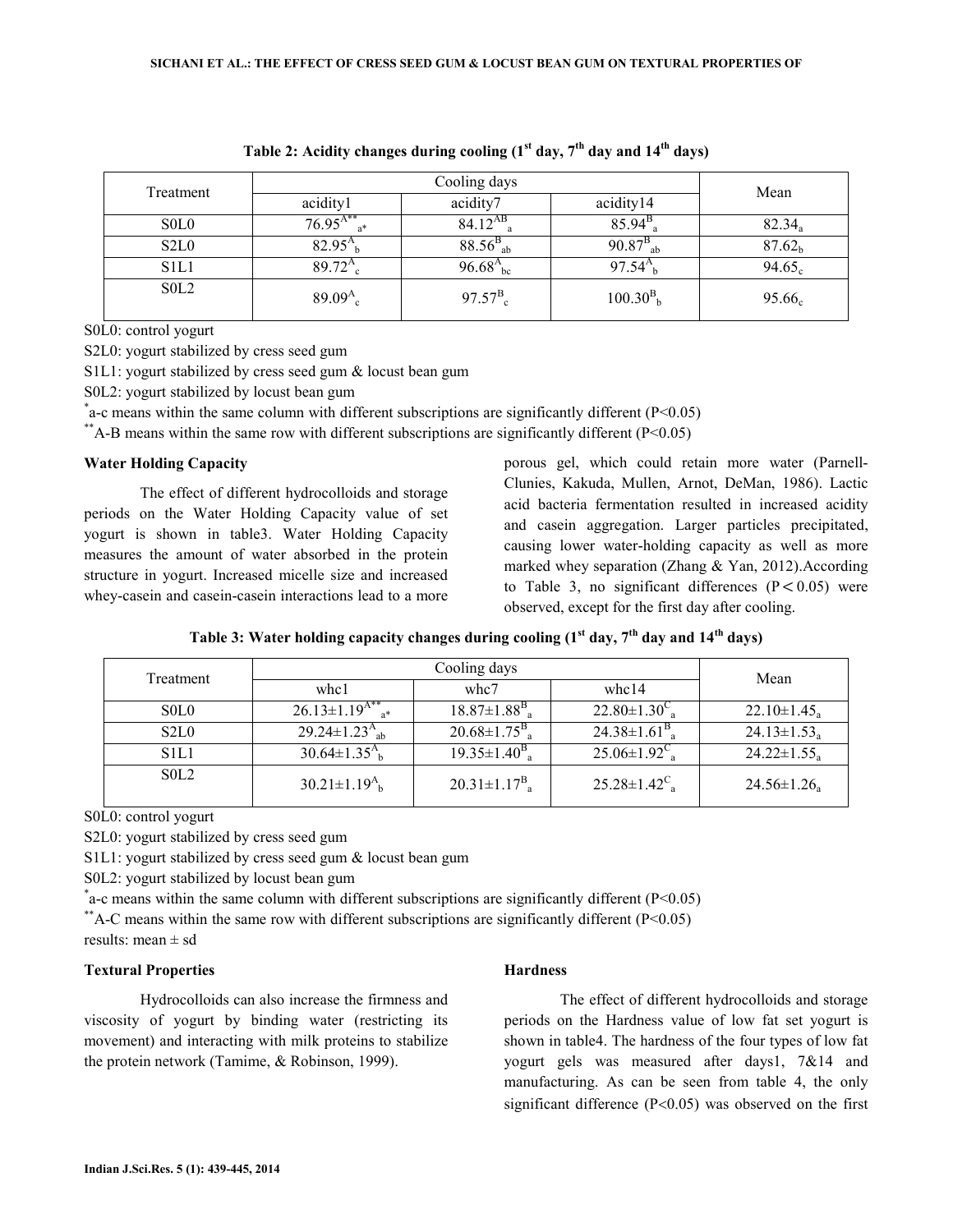day after cooling storage. If the storage period were ignored, in this case, this would be a significant difference between the treatments and the highest hardness would be allocated to S1L1 & S0L2.

| Treatment                     |                           | Mean          |                           |                     |
|-------------------------------|---------------------------|---------------|---------------------------|---------------------|
|                               | hardness1                 | hardness7     | hardness14                |                     |
| S <sub>0</sub> L <sub>0</sub> | $64.87^{A**}$             | $91.75A_{a}$  | $110.50^{\rm B}$          | $89.09_a$           |
| S <sub>2</sub> L <sub>0</sub> | $81.00^{A}_{ab}$          | $98.75^{AB}$  | $112.25^{\rm B}$          | $97.33_a$           |
| S <sub>1</sub> L <sub>1</sub> | $102.00A_{ab}$            | $124.50A_{a}$ | $133.12^{A}$ <sub>a</sub> | 119.87 <sub>h</sub> |
| S <sub>0</sub> L <sub>2</sub> | $104.12^{A}$ <sub>b</sub> | $119.12A_{a}$ | $147.37A_{\rm a}$         | 123.87 <sub>b</sub> |
|                               |                           |               |                           |                     |

Table 4: Hardness changes during cooling  $(1<sup>st</sup> \, \text{day}, 7<sup>th</sup> \, \text{day} \, \text{and} \, 14<sup>th</sup> \, \text{day})$ 

S0L0: control yogurt

S2L0: yogurt stabilized by cress seed gum

S1L1: yogurt stabilized by cress seed gum & locust bean gum

S0L2: yogurt stabilized by locust bean gum

 $*$  a-c means within the same column with different subscriptions are significantly different (P<0.05)

\*\*A-B means within row with different subscriptions are significantly different ( $P \le 0.05$ )

#### Adhesiveness

 The effects of different hydrocolloids and storage periods on the viscosity index (Adhesiveness) value of low fat set yogurt are shown in table5.It can be concluded from Table5that significant differences (P<0.05) were observed on the first and seventh days, but there was no significant difference  $(P<0.05)$  on the fourteenth day. However, in all three time periods, S0L2 had the highest viscosity index; this is because of the segregative phase separation. In this type of phase separation, the interactions between the biopolymers are repulsive in nature and therefore, the system forms two separate phases, each of which is enriched with one biopolymer (Doublier, Garnier, , Renard, , & Sanchez, 2000). Segregative phase separation generally arises in conditions where the protein is in the presence of a neutral polysaccharide or an anionic polysaccharide bearing a charge of the same sign as the protein. Obviously, the main parameters involved in this mechanism are pH and ionic strength (Bourriot, Garnier, &Doublier, 1999).

| Treatment                     |                | Mean               |                |                   |
|-------------------------------|----------------|--------------------|----------------|-------------------|
|                               | adhesiveness1  | adhesiveness7      | adhesiveness14 |                   |
| S <sub>0</sub> L <sub>0</sub> | $0.39^{A**}$   | $0.58^{A}_{a}$     |                | $0.83_a$          |
| S <sub>2</sub> L <sub>0</sub> | $0.93^{\rm A}$ | $2.07^{A}$<br>- ah | $2.63^{A}$     | $.93_{ab}$        |
| S <sub>1</sub> L <sub>1</sub> | $1.90A_{ab}$   | $3.30^{A}$         | 2.79           | 2.70 <sub>b</sub> |
| S <sub>0</sub> L <sub>2</sub> | 2.80           |                    | 3.89           | 2.92 <sub>b</sub> |

| Table 5: Adhesiveness changes during cooling (1 <sup>st</sup> day, 7 <sup>th</sup> day and 14 <sup>th</sup> day) |  |  |  |  |  |  |
|------------------------------------------------------------------------------------------------------------------|--|--|--|--|--|--|
|------------------------------------------------------------------------------------------------------------------|--|--|--|--|--|--|

S0L0: control yogurt

S2L0: yogurt stabilized by cress seed gum

S1L1: yogurt stabilized by cress seed gum & locust bean gum

S0L2: yogurt stabilized by locust bean gum

 $*$  a-c means within the same column with different subscriptions are significantly different (P<0.05)

\*\*A-B means within the same row with different subscriptions are significantly different  $(P<0.05)$ 

#### **CONCLUSION**

 Gel texture of fermented milk such as yogurt is generally considered more important than other sensory characteristics, because its desirable texture improves the perception of flavor and taste features. The ratios of hydrocolloids applied in this work made significant

changes in almost all properties of low fat set yogurt. People's tastes should be understood and products must be made with different textural and physicochemical characteristics. This requires the knowledge of the characteristics of yogurt& the hydrocolloids added as the stabilizer. However, plant gums such as cress seed gum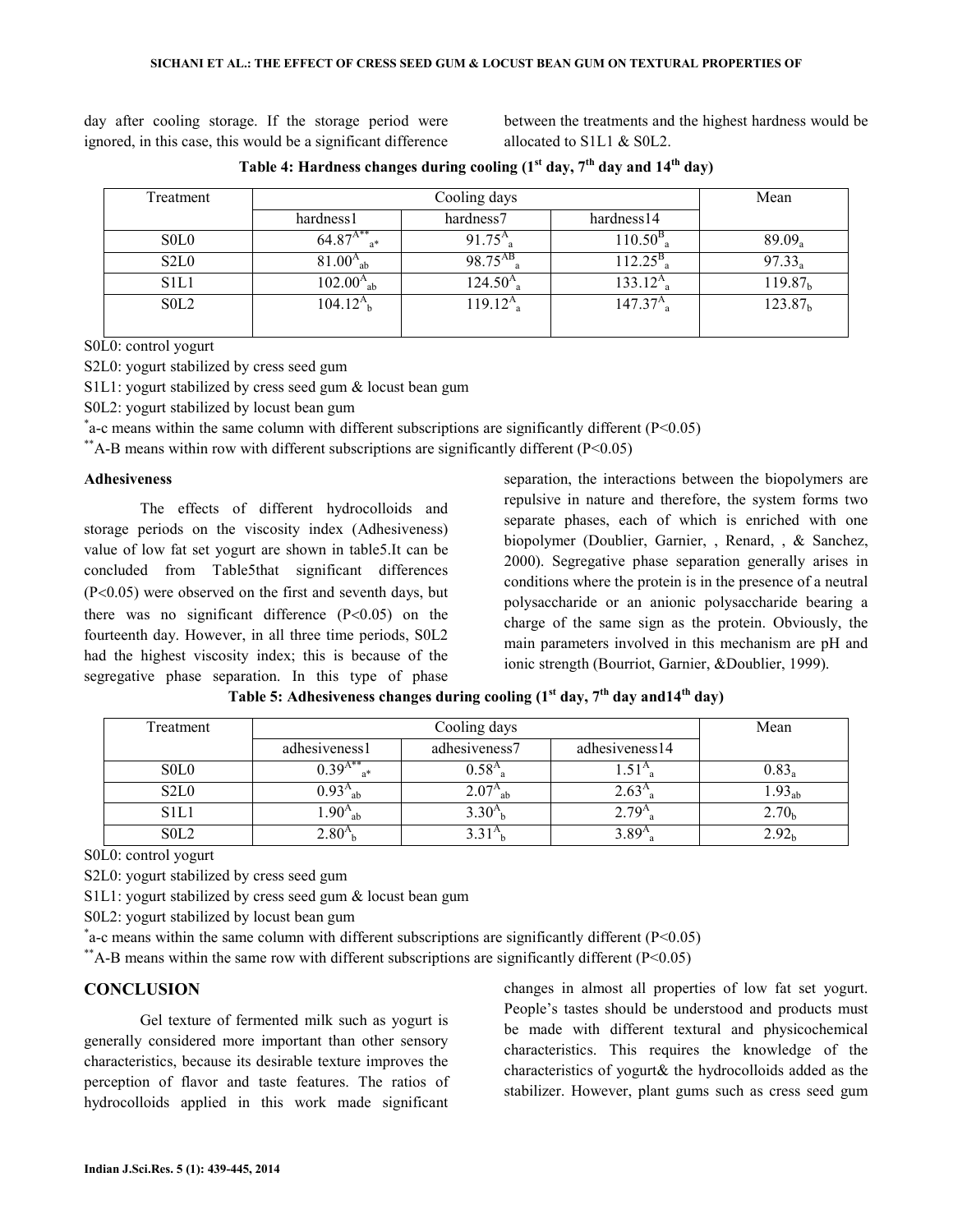have two notable advantages, either as functional components or thickeners, but because of their low concentration, they may not satisfy the consumer requirement. So a kind of hydrocolloid can be used that has a synergistic effect on it, but they almost must have the same properties, such as pH limitation.

### ACKNOWLEDGMENT

 The authors thank Isfahan Pegah Dairy Staff (, Department of Chemistry & Biotechnology at Isfahan Scientific &Research Town .We also appreciate Food Research Center, Islamic Azad University of Shahrekord for devices and sincere cooperation.

#### **REFERENCES**

- AOAC.(2002). Official methods of analysis of the AOAC, 15th, ed. (Ed. S. Williams). Arlington, USA: Association of Official Analytical Chemists.
- Baig, M. I., and V. Prasad. 1996. Effect of incorporation of cottage cheese whey solids and Bifidobacteriumbifidum in freshly made yogurt. Journal of Dairy Research, 63,467–473
- Bourriot, S.; Garnier, C.; Doublier, J.-L. (1999). Phase separation, rheology and structure of micellar casein-galactomannan mixtures. International Dairy Journal, 9, 353-357.
- Chen, J., Dickinson, E., & Edwards, M. (1999). Rheology of acid-induced sodium caseinate stabilised emulsion gels. Journal of Texture Studies, 30(4), 377-396.
- CUI, S.W. (2005).Food Carbohydrate. In Marta Izydorczyk, Steve W. Cui, and Qi Wang, Polysaccharide Gums: Structures, Functional Properties, and Applications. New York: CRC-Publishing Inc.
- Doublier, J. L., Garnier, C., Renard, D., & Sanchez, C. (2000).Protein-polysaccharide interactions. Current Opinion in Colloid & Interface Science, 5(3-4), 202-214
- Garcia-Ochoa, F., Casas, J.A. (1992).Viscosity of locust bean gum solution, Journal of the science of food & Agriculture, 59, 97-100
- Karazhyian, H., Razavi, S.M.A. (2011). Optimization of a hydrocolloid extract from cress seed (Lepidium

sativum) using response surface methodology. Food Hydrocolloids, 11,222-237

- Karazhiyan, H. (2009). Rheological properties of Lepidium sativum seed extract as a function of concentration, temperature and time. Food Hydrocolloids, 23: 2062–2068
- Lee, W. J., &Lucey, J. A. (2004). Structure and physical properties of yogurt gels: Effect of inoculation rate and incubation temperature. Journal of Dairy Science, 87, 3153-3164.
- Najitabasi, S., Razavi, S.M.A., Karazhiyan, H. (2012).Effect of thermal treatments on functional properties of cress seed (Lepidium sativum) and xanthan gums.Food Hydrocolloids, 28, 75-81
- Oliveira, M. N., Sodini, I., Remeuf, F., Corrieu, G. (2001).Effect of milk supplementation and culture composition on acidification, textural properties and microbiological stability of fermented milks containing probiotic bacteria. International Dairy Journal, 11, 935-942
- Maskan, M., Gogus, F. (2000).Effect of sugar on the rheological properties of sunflower oil-water emulsions. Journal of Food Engineering, 43,173- 177
- Parnell-Clunies, EM., Kakuda, Y., Mullen, K., Arnot, DR., DeMan, JM. (1986). Physical properties of yogurt: A comparison of vat versus continuous heating systems of milk, Journal of Dairy Science, 69(9), 2593-2603.
- Phillips, G. O., Williams, P. A. (2000). Handbook of hydrocolloids. In P. A. Williams and G. O. Phillips, Introduction to food hydrocolloids (pp.1-19). New York: CRC-Publishing Inc.
- Razavi, S.M.A., Farhoosh R., Bostan A. (2007). Functional properties of hydrocolloid extract of some domestic Iranian seeds. Research project No.1475, Unpublished report, Ferdowsi University of Mashhad, Iran.
- Tamime, A. Y, & Robinson, R. K. (1999). Yogurt: Science and technology. 2nd ed. Cambridge, UK: Woodhead Publishing Ltd.
- Sendra,E.,Kuri,V.,Fernandez-Lopez,J.,Sayas-Barbera,E.,Navarro,C.,Perez-Alvarez,J.A.(2010).Viscoelastic properties of